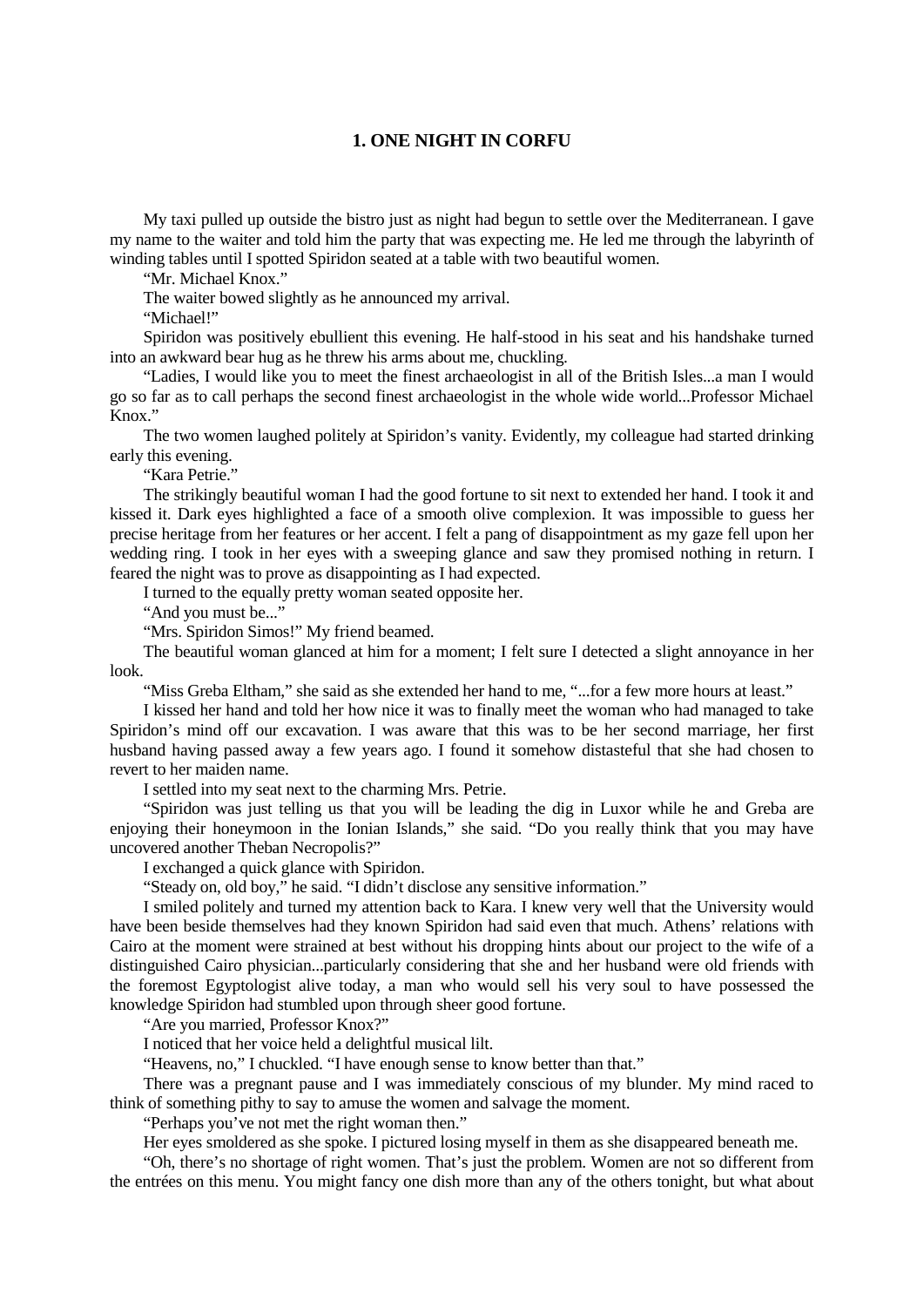tomorrow? Imagine having to choose just the same entree to enjoy every night for the rest of your life. That's my argument against monogamy. It is in violation of basic human nature and all known laws of logic and yet men willingly defy their nature and logic time and again."

I had made this argument many times before. If my delivery was just right, I would have salvaged the evening and possibly more if the stars were with me. I continued after what I hoped sounded convincingly like a reflective pause.

"Still, most men and women in this world are happy to do just that, you three included and all blessings to you for it. As for myself, I'm afraid I love women too much to limit myself to just one...although I'm always willing to be proven wrong. Maybe one day I'll find that one special girl who makes me want to defy logic and deny my own stubborn nature, but until then, I'll keep right on choosing the tastiest morsel at hand every time."

I opened my menu and reached forward and squeezed Kara's hand where it rested on the seat next to mine, confident that we were out of Spiridon and Greba's line of vision. At worst, she would be offended by my boldness, but would say nothing of the matter so as not to embarrass the happy couple across from us. At best...I hadn't time to finish that particularly pleasant thought when her voice cut through the air like a knife.

"In the meantime, you conduct yourself like a frightened little boy fleeing from commitment lest you be forced to grow up. You must dread the many nights you spend alone, Professor Knox."

I felt my face redden as Spiridon snorted in amusement and Greba laughed out loud at Kara's churlish rebuke.

"Happily, there are not many of them, Mrs. Petrie," I snapped.

She smiled, seemingly pleased with herself.

"Yet the inevitable nights of solitude must ring with the hollowness of failure as you sadly realize that with each passing year, the number of lonely nights is doomed to grow until one day you find yourself having crossed the..."

She wriggled her fingers in irritation, trying to think of the phrase in English.

"He will find himself having crossed the Rubicon," my friend interjected, "the dread point of no return."

*Yes, thank you for that, Spiridon*, I thought as the three of them chuckled at my expense.

"Forgive us for teasing you so, Professor Knox," Kara patted my hand like a mother would a petulant child, "but it is only fair play for us dreary old married people to return the favor."

"Nonsense," Spiridon roared to the obvious irritation of the couple at the next table. "I've been telling Michael the same thing for years. He never listens, but one day, I'll have the pleasure of telling him..."

"I told you so!" Greba joined in with her fiancé and the three of them cackled gleefully.

I couldn't believe I was pissing away my evening while these boors ribbed me with all the subtlety of a church bell at evensong. Why did Spiridon have to ask me to be his Best Man in the first place, and why was I fool enough to accept?

The waiter took our orders for dinner. Barely aware of the passage of time, I sat and drank and hardly touched my *pastitsada* when the waiter brought it while the three of them chatted aimlessly. A dreadfully long hour crept by interminably. Our plates had just been cleared when my beautiful, if dull, dining companion stifled a yawn and rose from her seat.

"I think I had best turn in for the night. I'm exhausted from our voyage and tomorrow will be a very busy day for us all. If you will forgive me, I think I will grab a taxi back to the hotel. I would like to get a good night's sleep before it is very late."

I forced myself to smile when, in truth, I was irritated with Spiridon for not delaying his wedding date until after we had completed the dig. His decision had placed an undue burden upon my shoulders. I would be hard-pressed to drive the team to finish the excavation on schedule while he was off gallivanting in the islands with his bride. I would then have to swallow my pride yet again and let Corfu's favorite son take the lion's share of the praise from the University once we returned to Athens.

I watched Kara as she rose and said good night to us. She made a point of avoiding making eye contact with me. Such a beautiful woman and such a shame, I thought, as I watched her hips lightly sway as she made her way to the exit. Another fifteen minutes dragged painfully by with more trite conversation until Spiridon finally managed to rouse himself.

"Yes, why don't we turn in for the night?"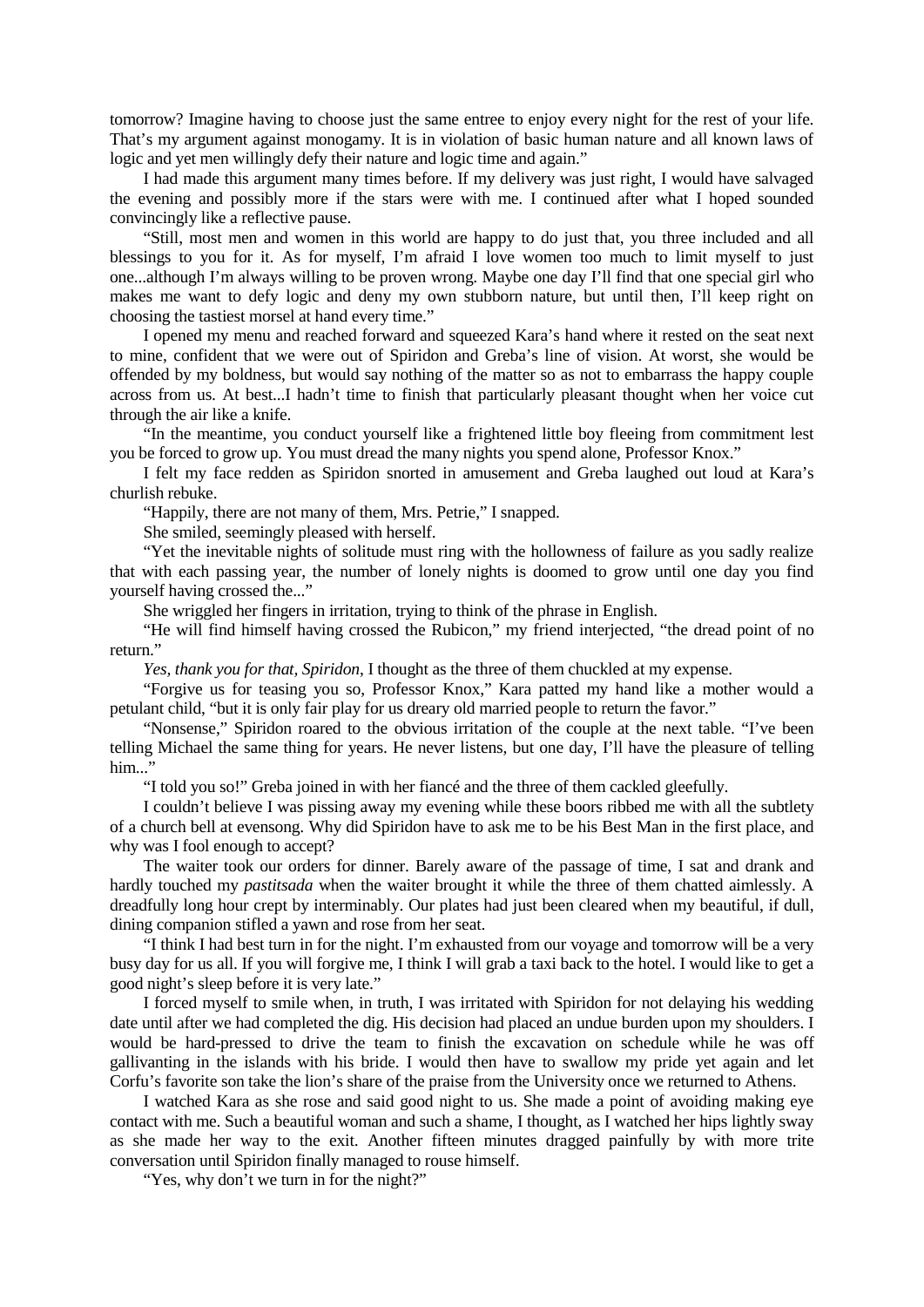He casually stretched an arm around Greba's shoulder.

"Spiridon, no, we will do things properly. One more night apart and then...no more waiting."

He started to argue, but she covered his mouth with the tips of her fingers and then leaned forward to kiss him.

God, what did she see in that drunken sod apart from his looks, his charm, his wealth, his reputation?

The taxi ride back to the hotel was diverting enough. I kept my eyes off my sickeningly affectionate companions and on the narrow cobblestone streets that our driver skillfully navigated. The view of the promenade along the Bay of Garitsa was breathtaking as we left the Liston, the name given to the esplanade with its many bistros and restaurants, behind.

We must have made quite an unlikely trio as we stepped into the lobby of the Theotokis Hotel. Their gaiety quickly vanished when Kara rushed to greet us upon our entry. Her face had drained of its wonderful color. A look of dread marred her perfect features.

"What is it, Kara? What has happened?" Greba gasped.

I grabbed Kara's elbow to steady her as she started to swoon.

"I received a telegram. It's Dr. Petrie...he's disappeared. There was no sign of forced entry, but he wouldn't just go off in the middle of the night. I'm sorry, both of you, truly I am, but I have to return to Cairo as soon as possible."

"Good Lord," I murmured, "some local trouble of some sort, what?"

Greba shook her head and reached out a hand to hold Kara.

"No, darling, I absolutely forbid it. If you return to Cairo now, you will be placing yourself in worse danger. You know very well what this is likely all about. It is a small miracle that you are with us at all. You must wire Sir Denis. He will know how best to handle the situation."

A look of pained indecision swept across that beautiful ashen face before she sighed resignedly. "I suppose you're right, Greba. It is the only sensible course of action under the circumstances."

*Great Scott*, I thought to myself, *what sort of mess has Spiridon dragged us into now?* The dire urgency of the matter had certainly sobered him up. I felt bad for him. There was precious little he could say or do under the circumstances. He must have felt a right ineffective clod for having to swallow his pride and sit back while his bride-to-be took charge of some frightfully dangerous situation that we never should have been involved with in the first place. This sort of business didn't suit us. We were respectable academics...professionals, not brash muckrakers like that stubborn old fool...

"Sir Lionel Barton!"

I started as Spiridon spoke up unexpectedly. The two women turned to stare at him. A wide grin had spread across Spiridon's face.

"Forgive me, dearest, but I believe you were speaking of Sir Denis Nayland Smith just now, correct? I met Sir Denis once. He was with Sir Lionel Barton. Extraordinary men, the both of them...why, if I possess even half of their boundless energy when I am their age, I'll..."

Greba smiled patronizingly at her fiancé as she interrupted him mid-sentence. "Fortunately you don't, or I'll never have a moment's peace on our honeymoon. Now, why don't you and Michael have a drink at the bar while I talk over things with Kara?"

She leaned forward to kiss him passionlessly on the lips. "Until tomorrow, my love."

He stopped her with a firm, but gentle grip on her left elbow.

"And then...no more waiting?"

Strangely, Greba looked at me and blushed slightly before returning her gaze to Spiridon. "No more waiting. Pleasant dreams, lover."

I watched my friend stare after her as the two women approached the front desk. I couldn't help but wonder at the apparent look of sadness on Spiridon's face.

"Having second thoughts, old cock?"

A look of genuine terror crossed his countenance at my suggestion after we settled down at a corner of the bar away from the other tourists.

"What? God, no! Why should you even suggest such a thing?"

I shrugged and smiled. "Natural instinct of a committed bachelor, I suppose."